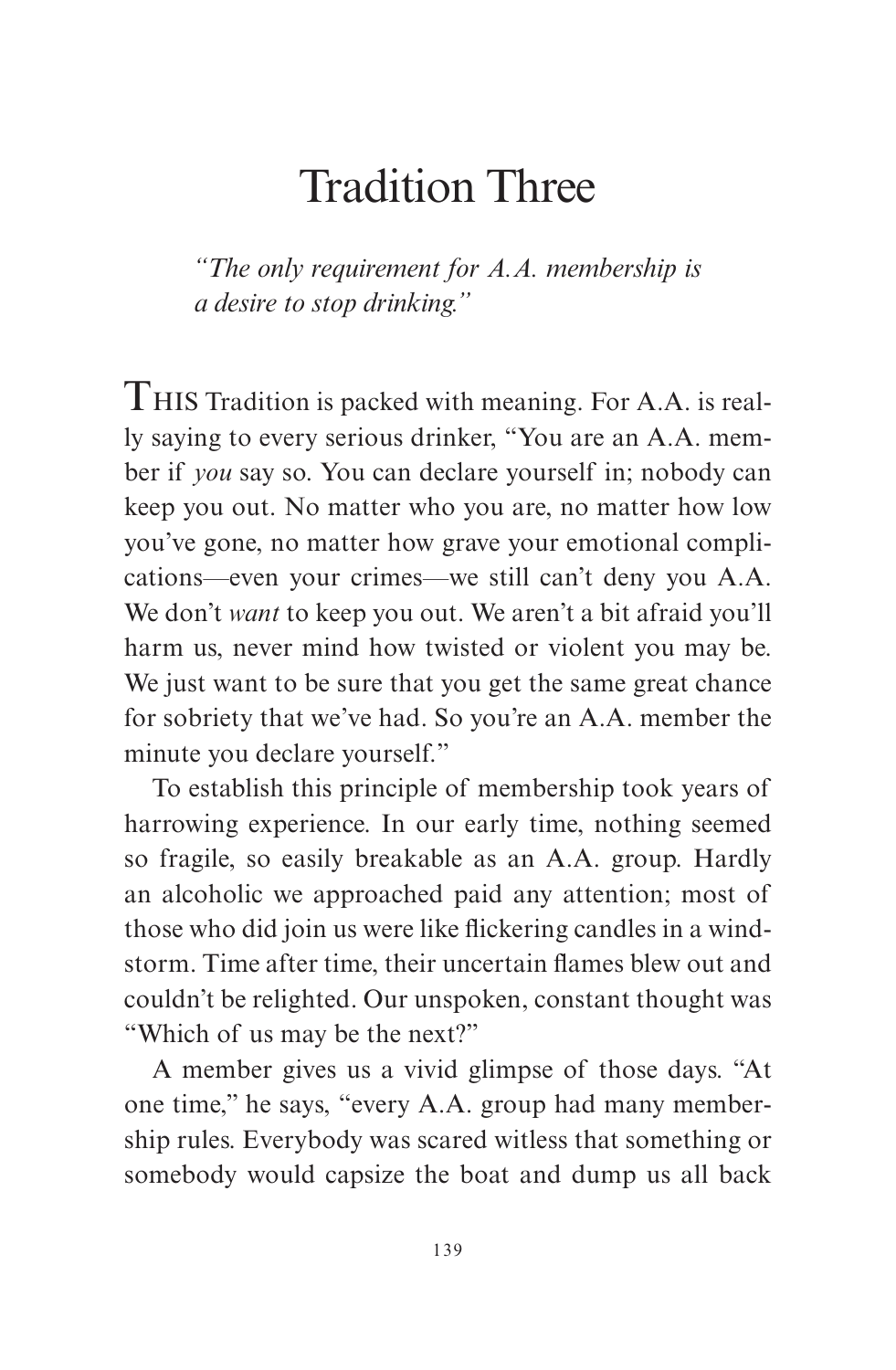into the drink. Our Foundation office<sup>\*</sup> asked each group to send in its list of 'protective' regulations. The total list was a mile long. If all those rules had been in effect everywhere, nobody could have possibly joined A.A. at all, so great was the sum of our anxiety and fear.

"We were resolved to admit nobody to A.A. but that hypothetical class of people we termed 'pure alcoholics.' Except for their guzzling, and the unfortunate results thereof, they could have no other complications. So beggars, tramps, asylum inmates, prisoners, queers, plain crackpots, and fallen women were definitely out. Yes sir, we'd cater *only* to pure and respectable alcoholics! Any others would surely destroy us. Besides, if we took in those odd ones, what would decent people say about us? We built a finemesh fence right around A.A.

"Maybe this sounds comical now. Maybe you think we oldtimers were pretty intolerant. But I can tell you there was nothing funny about the situation then. We were grim because we felt our lives and homes were threatened, and that was no laughing matter. Intolerant, you say? Well, we were frightened. Naturally, we began to act like most everybody does when afraid. After all, isn't fear the true basis of intolerance? Yes, we were intolerant."

How could we then guess that all those fears were to prove groundless? How could we know that thousands of these sometimes frightening people were to make astonishing recoveries and become our greatest workers and

<sup>\*</sup> In 1954, the name of the Alcoholic Foundation, Inc., was changed to the General Service Board of Alcoholics Anonymous, Inc., and the Foundation office is now the General Service Office.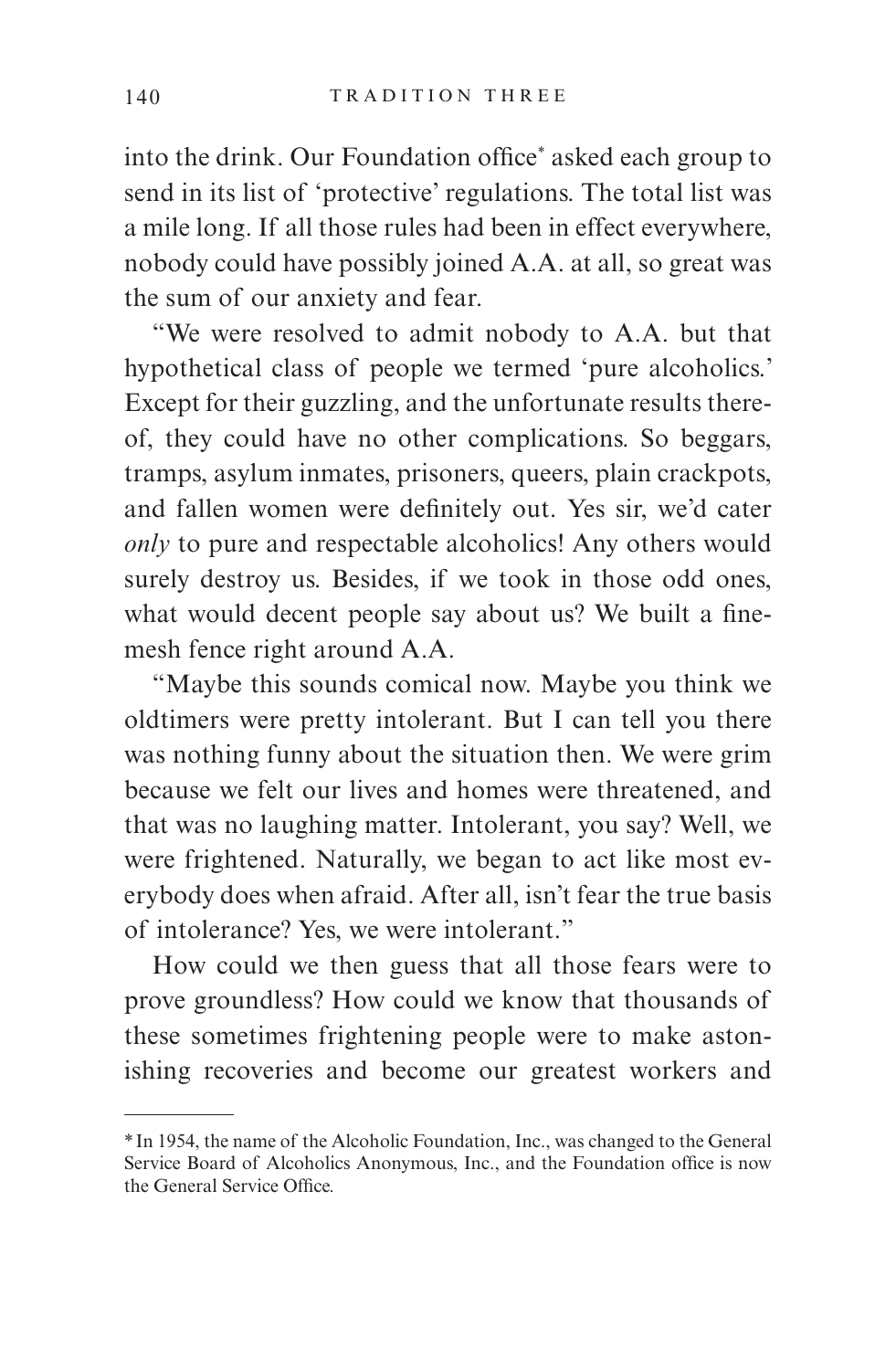intimate friends? Was it credible that A.A. was to have a divorce rate far lower than average? Could we then foresee that troublesome people were to become our principal teachers of patience and tolerance? Could any then imagine a society which would include every conceivable kind of character, and cut across every barrier of race, creed, politics, and language with ease?

Why did A.A. finally drop all its membership regulations? Why did we leave it to each newcomer to decide himself whether he was an alcoholic and whether he should join us? Why did we dare to say, contrary to the experience of society and government everywhere, that we would neither punish nor deprive any A.A. of membership, that we must never compel anyone to pay anything, believe anything, or conform to anything?

The answer, now seen in Tradition Three, was simplicity itself. At last experience taught us that to take away any alcoholic's full chance was sometimes to pronounce his death sentence, and often to condemn him to endless misery. Who dared to be judge, jury, and executioner of his own sick brother?

As group after group saw these possibilities, they finally abandoned all membership regulations. One dramatic experience after another clinched this determination until it became our universal tradition. Here are two examples:

On the A.A. calendar it was Year Two. In that time nothing could be seen but two struggling, nameless groups of alcoholics trying to hold their faces up to the light.

A newcomer appeared at one of these groups, knocked on the door and asked to be let in. He talked frankly with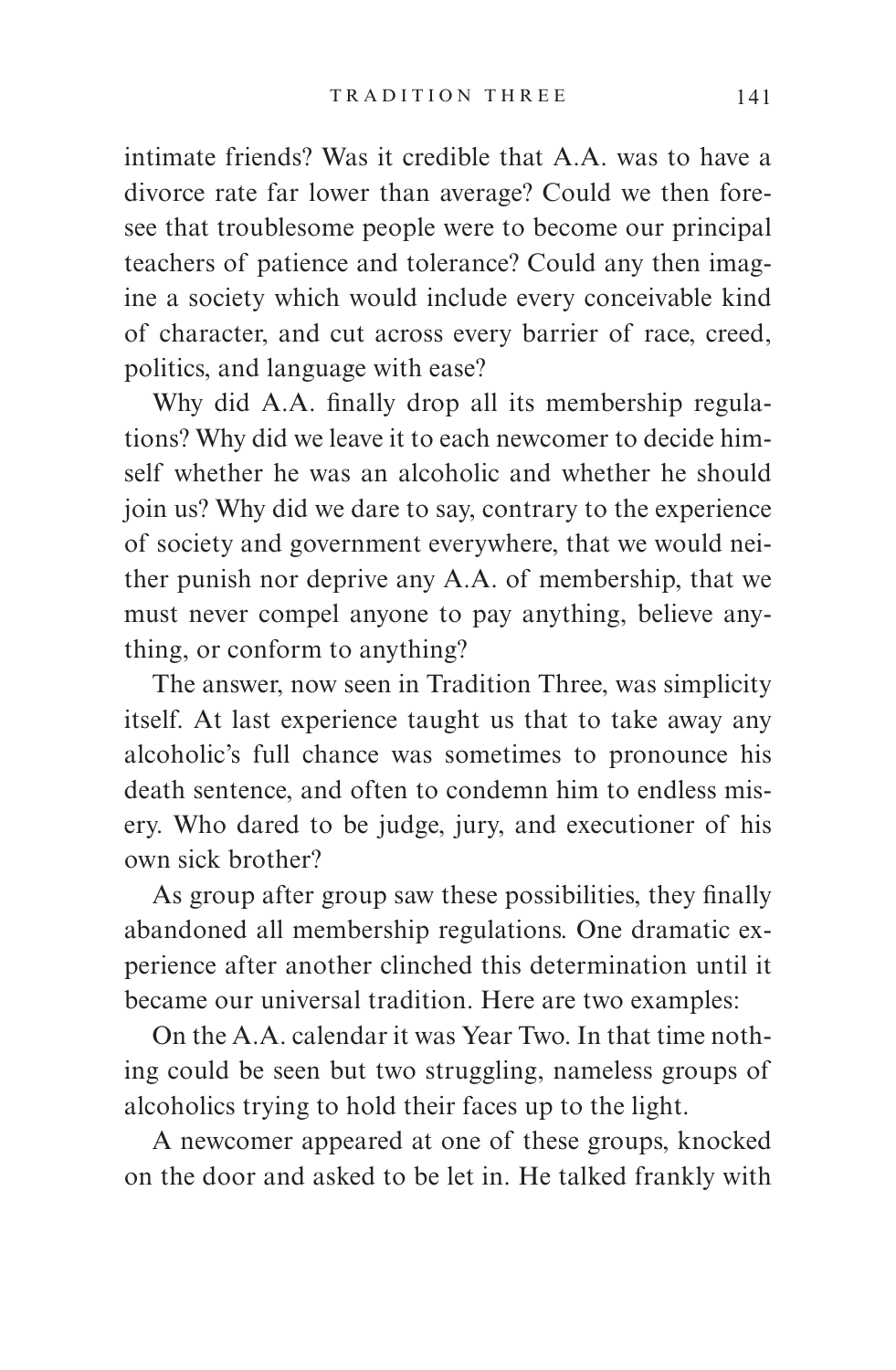that group's oldest member. He soon proved that his was a desperate case, and that above all he wanted to get well. "But," he asked, "will you let me join your group? Since I am the victim of another addiction even worse stigmatized than alcoholism, you may not want me among you. Or will you?"

There was the dilemma. What should the group do? The oldest member summoned two others, and in confidence laid the explosive facts in their laps. Said he, "Well, what about it? If we turn this man away, he'll soon die. If we allow him in, only God knows what trouble he'll brew. What shall the answer be—yes or no?"

At first the elders could look only at the objections. "We deal," they said, "with alcoholics only. Shouldn't we sacrifice this one for the sake of the many?" So went the discussion while the newcomer's fate hung in the balance. Then one of the three spoke in a very different voice. "What we are really afraid of," he said, "is our reputation. We are much more afraid of what people might say than the trouble this strange alcoholic might bring. As we've been talking, five short words have been running through my mind. Something keeps repeating to me, 'What would the Master do?'" Not another word was said. What more indeed *could* be said?

Overjoyed, the newcomer plunged into Twelfth Step work. Tirelessly he laid A.A.'s message before scores of people. Since this was a very early group, those scores have since multiplied themselves into thousands. Never did he trouble anyone with his other difficulty. A.A. had taken its first step in the formation of Tradition Three.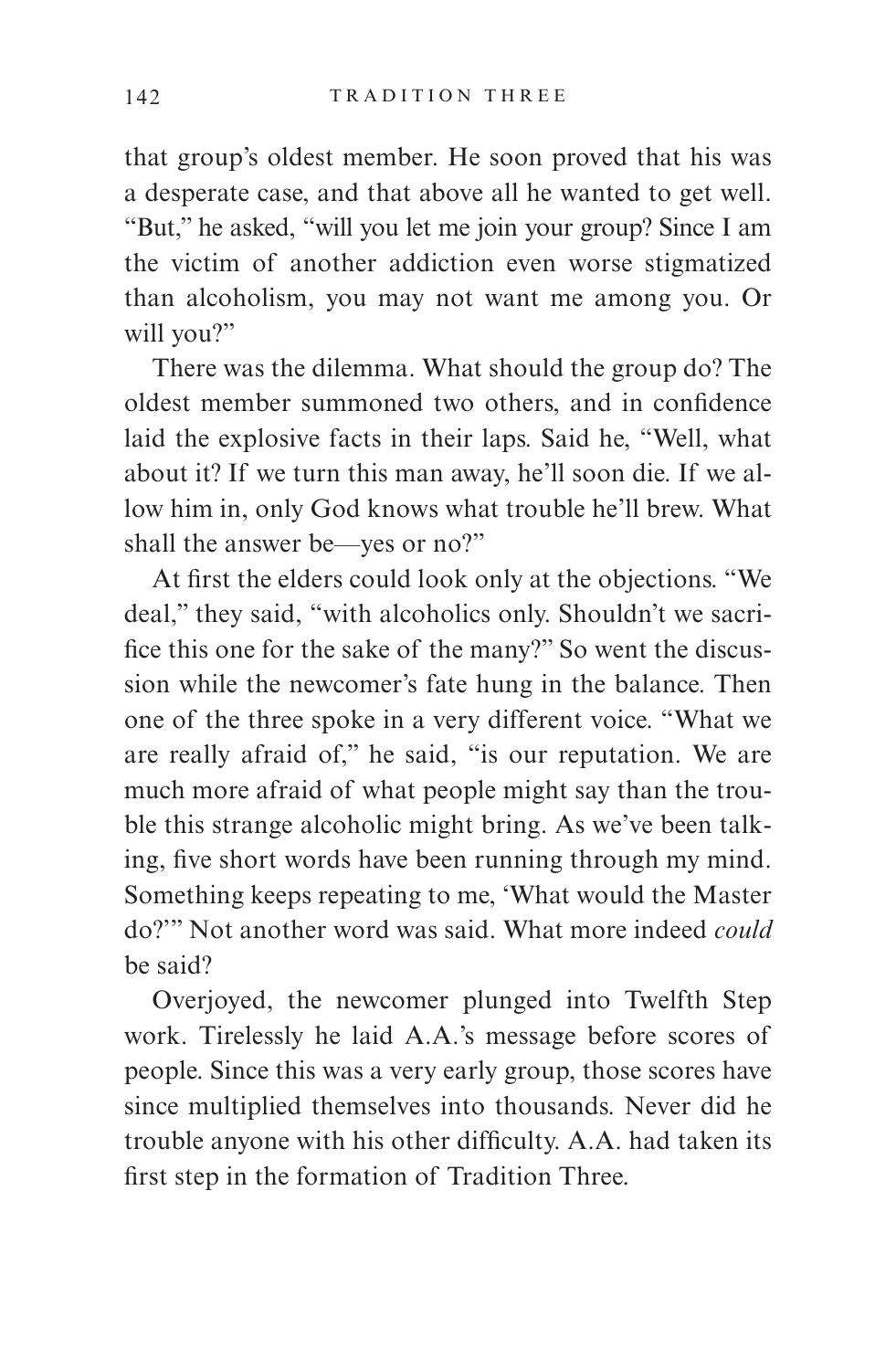Not long after the man with the double stigma knocked for admission, A.A.'s other group received into its membership a salesman we shall call Ed. A power driver, this one, and brash as any salesman could possibly be. He had at least an idea a minute on how to improve A.A. These ideas he sold to fellow members with the same burning enthusiasm with which he distributed automobile polish. But he had one idea that wasn't so salable. Ed was an atheist. His pet obsession was that A.A. could get along better without its "God nonsense." He browbeat everybody, and everybody expected that he'd soon get drunk—for at the time, you see, A.A. was on the pious side. There must be a heavy penalty, it was thought, for blasphemy. Distressingly enough, Ed proceeded to stay sober.

At length the time came for him to speak in a meeting. We shivered, for we knew what was coming. He paid a fine tribute to the Fellowship; he told how his family had been reunited; he extolled the virtue of honesty; he recalled the joys of Twelfth Step work; and then he lowered the boom. Cried Ed, "I can't stand this God stuff! It's a lot of malarkey for weak folks. This group doesn't need it, and I won't have it! To hell with it!"

A great wave of outraged resentment engulfed the meeting, sweeping every member to a single resolve: "Out he goes!"

The elders led Ed aside. They said firmly, "You can't talk like this around here. You'll have to quit it or get out." With great sarcasm Ed came back at them. "Now do tell! Is that so?" He reached over to a bookshelf and took up a sheaf of papers. On top of them lay the foreword to the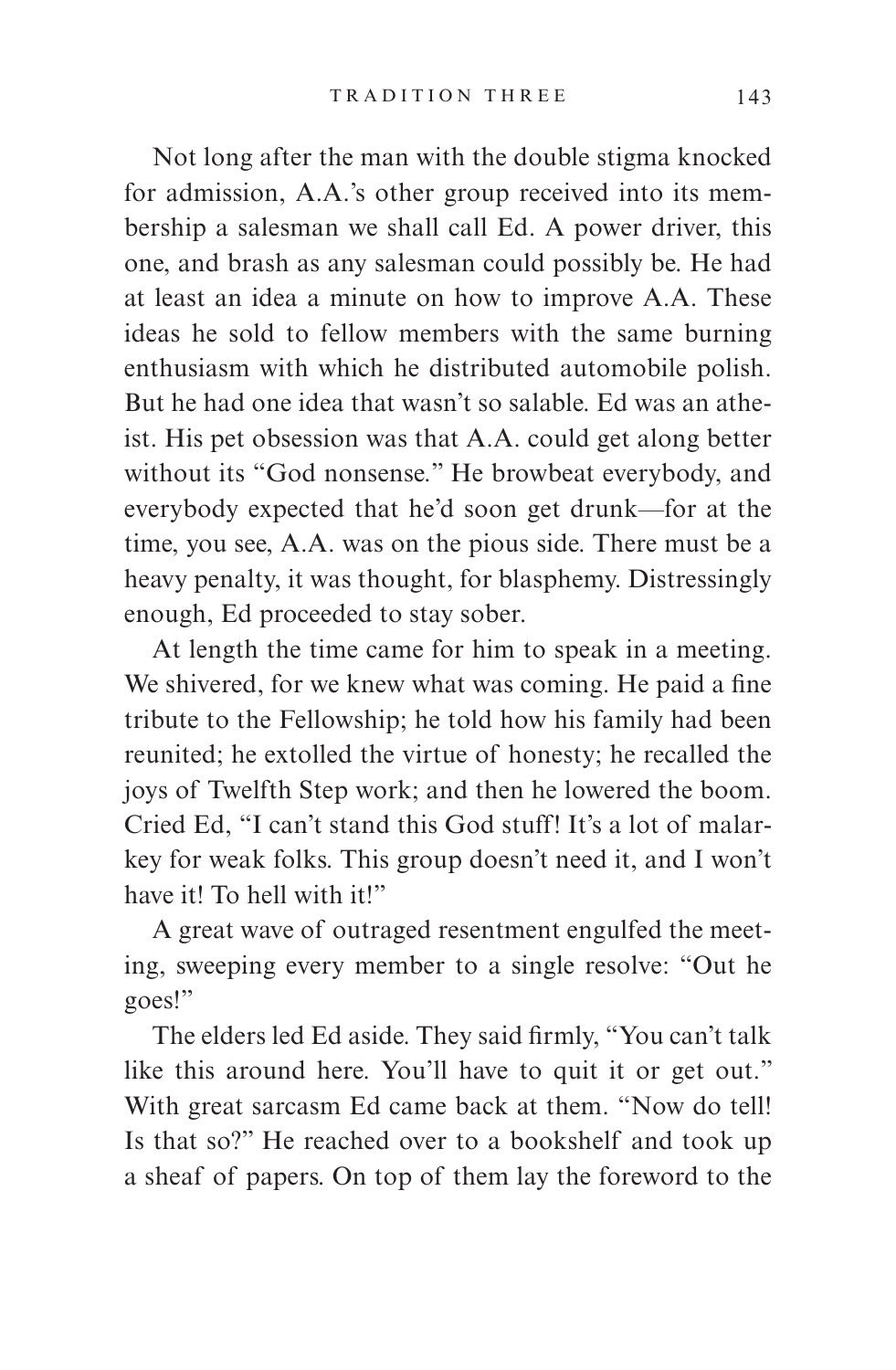book "Alcoholics Anonymous," then under preparation. He read aloud, "The only requirement for A.A. membership is a desire to stop drinking." Relentlessly, Ed went on, "When you guys wrote that sentence, did you mean it, or didn't you?"

Dismayed, the elders looked at one another, for they knew he had them cold. So Ed stayed.

Ed not only stayed, he stayed sober—month after month. The longer he kept dry, the louder he talked—against God. The group was in anguish so deep that all fraternal charity had vanished. "When, oh when," groaned members to one another, "will that guy get drunk?"

Quite a while later, Ed got a sales job which took him out of town. At the end of a few days, the news came in. He'd sent a telegram for money, and everybody knew what *that* meant! Then he got on the phone. In those days, we'd go anywhere on a Twelfth Step job, no matter how unpromising. But this time nobody stirred. "Leave him alone! Let him try it by himself for once; maybe he'll learn a lesson!"

About two weeks later, Ed stole by night into an A.A. member's house and, unknown to the family, went to bed. Daylight found the master of the house and another friend drinking their morning coffee. A noise was heard on the stairs. To their consternation, Ed appeared. A quizzical smile on his lips, he said, "Have you fellows had your morning meditation?" They quickly sensed that he was quite in earnest. In fragments, his story came out.

In a neighboring state, Ed had holed up in a cheap hotel. After all his pleas for help had been rebuffed, these words rang in his fevered mind: "They have deserted me. I have